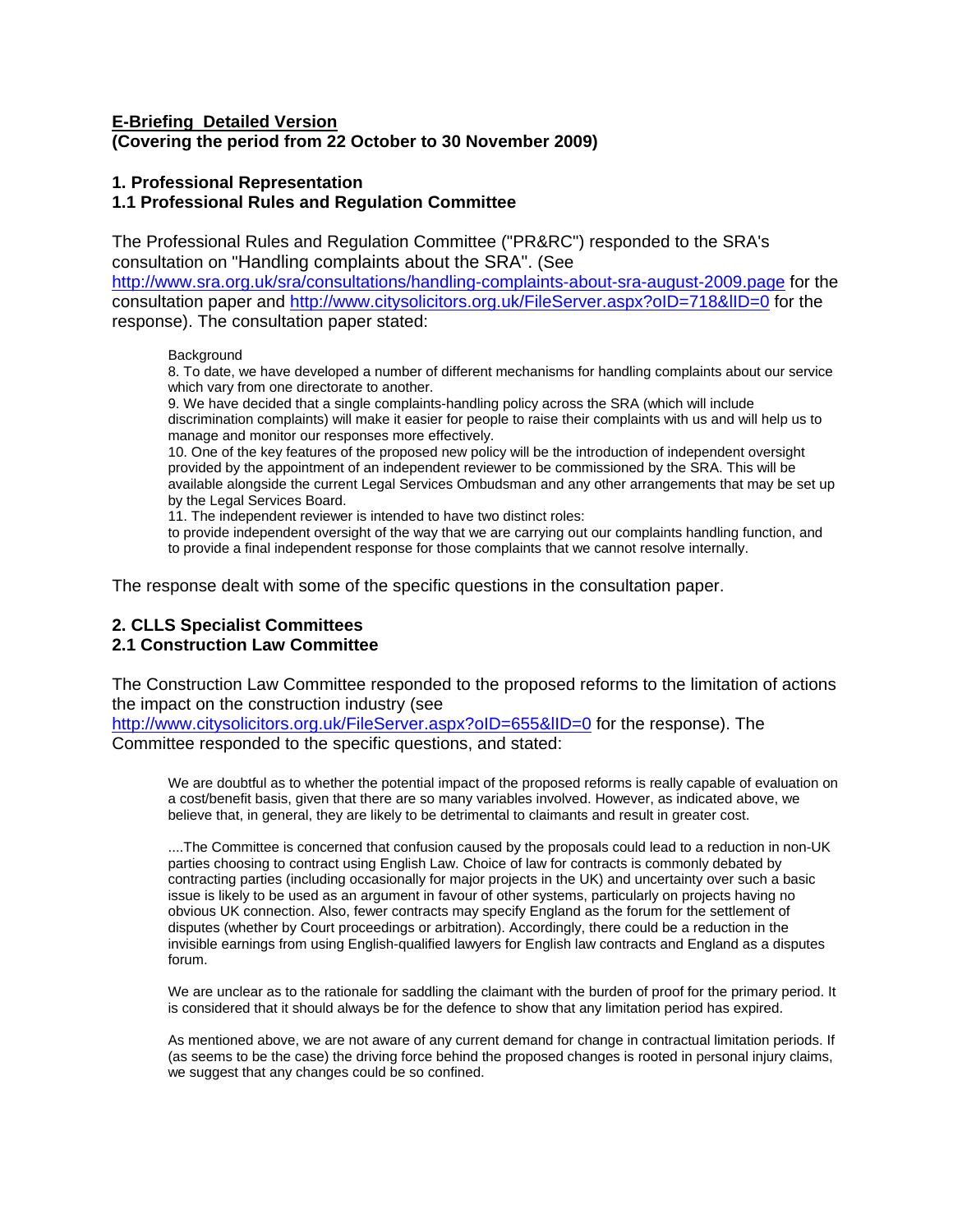# **2.2 Planning & Environmental Law Committee**

The Planning & Environmental Law Committee responded to the Communities and Local Government ("CLG") consultation "Policy Statement on Regional Strategies and Guidance on the establishment of Leaders' Boards". (See

<http://www.communities.gov.uk/documents/planningandbuilding/pdf/1303429.pdf> for the consultation document and <http://www.citysolicitors.org.uk/FileServer.aspx?oID=719&lID=0>for the response.)

The Consultation Paper stated:

| Topic of this consultation: | New draft policy statement to replace existing<br>Government policy on preparing Regional Spatial<br>Strategies (Planning Policy Statement 11), the<br>related technical amendments and Guidance to<br>Regional Development Agencies on Regional<br>Economic Strategies.<br>Main aim is to consult on principles to be applied in<br>relation to the preparation of Regional Strategies.                                                                                                                                                                                                                                                                                                                                                      |
|-----------------------------|-----------------------------------------------------------------------------------------------------------------------------------------------------------------------------------------------------------------------------------------------------------------------------------------------------------------------------------------------------------------------------------------------------------------------------------------------------------------------------------------------------------------------------------------------------------------------------------------------------------------------------------------------------------------------------------------------------------------------------------------------|
| Scope of this consultation: | Purpose of consultation is to obtain stakeholder<br>views on:<br>scope and approach taken in this policy statement<br>(separating out policy from advice), and<br>• principles which responsible regional authorities<br>and other stakeholders will need to adhere to in<br>reviewing, revising, implementing and monitoring<br>regional strategy.<br>In addition, responses are invited on:<br>• draft regulations to support the implementation of<br>Part 5 of the Local Democracy, Economic<br>Development and Construction Bill<br>• draft guidance on the preparation of Schemes for<br>the establishment of Leaders' Boards, and<br>· draft supplementary guidance on undertaking<br>sustainability appraisal of Regional Strategies. |

The Committee's response stated, *inter alia*:

The Committee welcomes the opportunity to comment on the policy statement and the guidance, both of which will be important in helping the regions to take forward the new single regional strategies and the working arrangements which will underpin them.

The Committee has chosen only to respond to those questions in the consultation where we have something material to add to the points that have been raised.

The response also responded to the following questions:

### 1 DRAFT POLICY STATEMENT ON REGIONAL STRATEGIES

1.3 Do you agree with the sub-regional approach at Paragraph 3.6. If not, what do you think needs to be improved?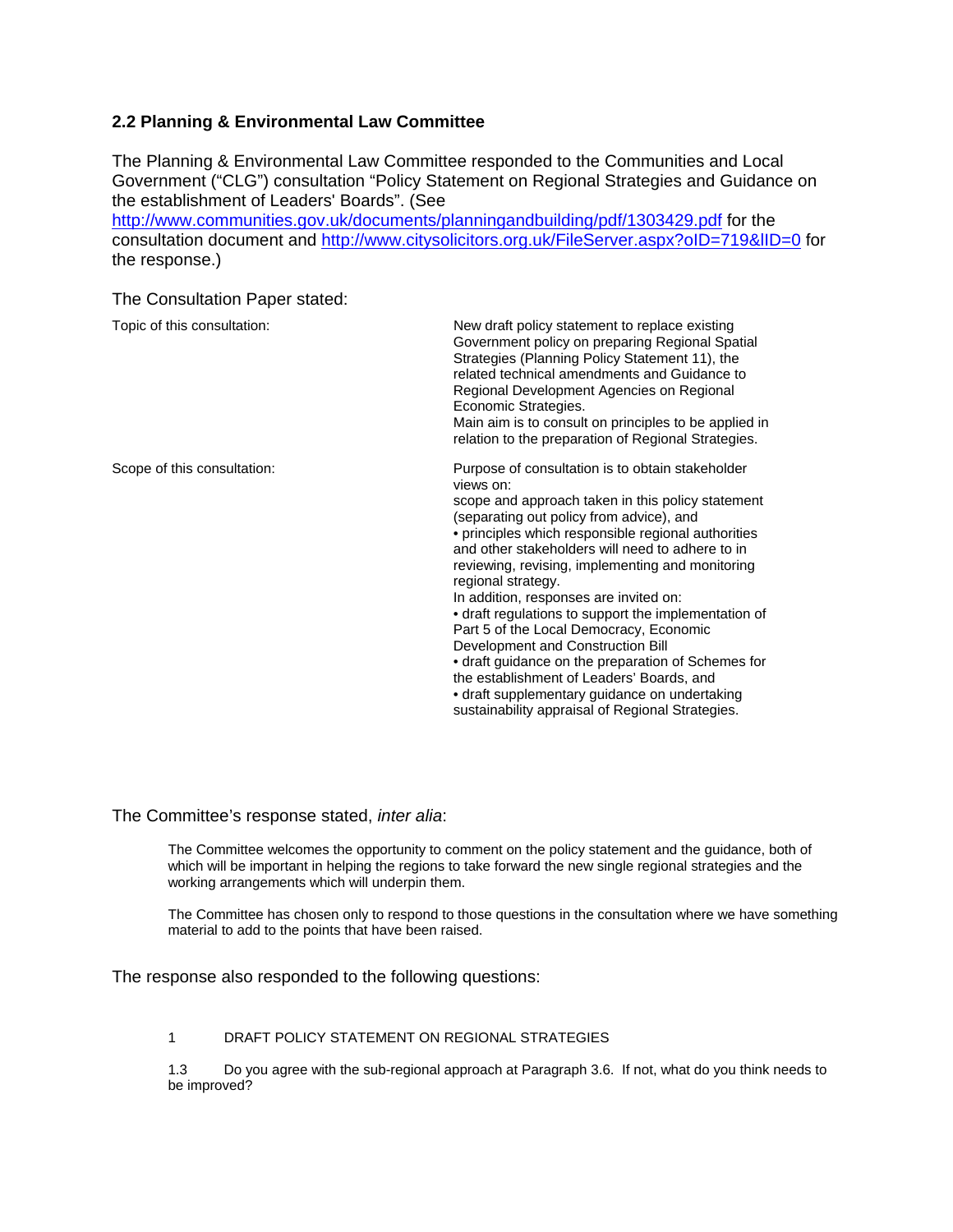1.4 Is the policy framework at Paragraphs 4.8 and 4.9 on the content of Regional Strategies appropriate to ensure Regional Strategies focus on the key priorities for the region?

1.5 Is there a need for more detail in the policy on how responsible regional authorities should decide on the priorities for their Regional Strategy? If yes, what should this detail comprise?

1.9 Is the policy framework to guide the Examination in Public process appropriate?

1.10 Appendix A describes the broad stages of the Regional Strategy revision process. Does this provide the appropriate level of detail to guide responsible regional authorities in preparing their Strategies? If not, how can it be improved?

1.11 Paragraph 5.49 sets out the key expectations of Implementation Plans. Are these appropriate and do they provide sufficient clarity?<br>1.12 Paragraph 5.60 sets out

Paragraph 5.60 sets out the broad policy for the preparation of annual monitoring reports. Is this appropriate and does it provide sufficient clarity?

3. ESTABLISHMENT OF LEADERS' BOARDS: DRAFT GUIDANCE ON THE PREPARATION OF **SCHEMES** 

3.1 Do you agree with the range of considerations under each of the three board criteria that the Secretary of State will take into account when considering schemes for the establishment and operation of a Leaders' Board, as set out in the guidance at Annex 3? If not, how should they be changed?

4. SUSTAINABILITY APPRAISAL OF REGIONAL STRATEGIES: DRAFT SUPPLEMENT TO "A PRACTICAL GUIDE TO THE STRATEGIC ENVIRONMENTAL ASSESSMENT DIRECTIVE"

4.2 Do you think that the Practical Guide and the Supplement together provide enough guidance to undertake Sustainability Appraisal that are compliant with legislation and meet the Regional Strategy's objective of promoting sustainable development?

The Committee also responded to the CLG consultation on "Detailed Proposals and Draft Regulations for the Introduction of the Community Infrastructure Levy". (See <http://www.communities.gov.uk/publications/planningandbuilding/infrastructurelevypartial>for the consultation paper and<http://www.citysolicitors.org.uk/FileServer.aspx?oID=722&lID=0>for the response.)

The Consultation Paper stated:

### **What is the problem under consideration? Why is government intervention necessary?**

The current system of planning obligations by which developers contribute funding for infrastructure is often slow and unpredictable, based on ad hoc negotiations conducted in private. Research shows the burden of funding is unfair, falling primarily on major developments. Only 14 per cent of residential planning permissions and 7 per cent of those for offices contributed to local infrastructure through planning obligations. Government intervention is necessary to create a simpler, fairer, more transparent and predictable system of standard charges, capable of unlocking additional funding for infrastructure that is required to deliver sustainable local communities. Intervention will also ensure better pooling of funding for larger items of infrastructure.

### **What are the policy objectives and the intended effects?**

The policy objective is to better resource public authorities to deliver infrastructure. CIL does this by simplifying the way contributions are made by developers, and mitigating the pooling failure that results because the cumulative impact of individual developments necessitates infrastructure, which individual developers lack the incentive or the resources to fund by themselves. The incidence of a Community Infrastructure Levy (CIL) is expected to rest with landowners ultimately. CIL provides a fairer, faster, more predictable and more transparent system of securing developer contributions which preserves incentives to develop.

### **What policy options have been considered? Please justify any preferred option.**

The option of implementing a CIL has been considered. CIL is a voluntary mechanism that will empower local authorities to levy a standard charge on most types of new development, to fund the infrastructure needed to support development in their area. The 'Do Nothing' option would be to continue to rely solely on the current system of planning obligations for securing developer contributions. The preferred option is to implement CIL, because it offers a simpler, fairer, more transparent and more predictable way of funding local infrastructure. CIL will also speed up the development process by providing greater certainty for developers and CIL revenues will fund the infrastructure that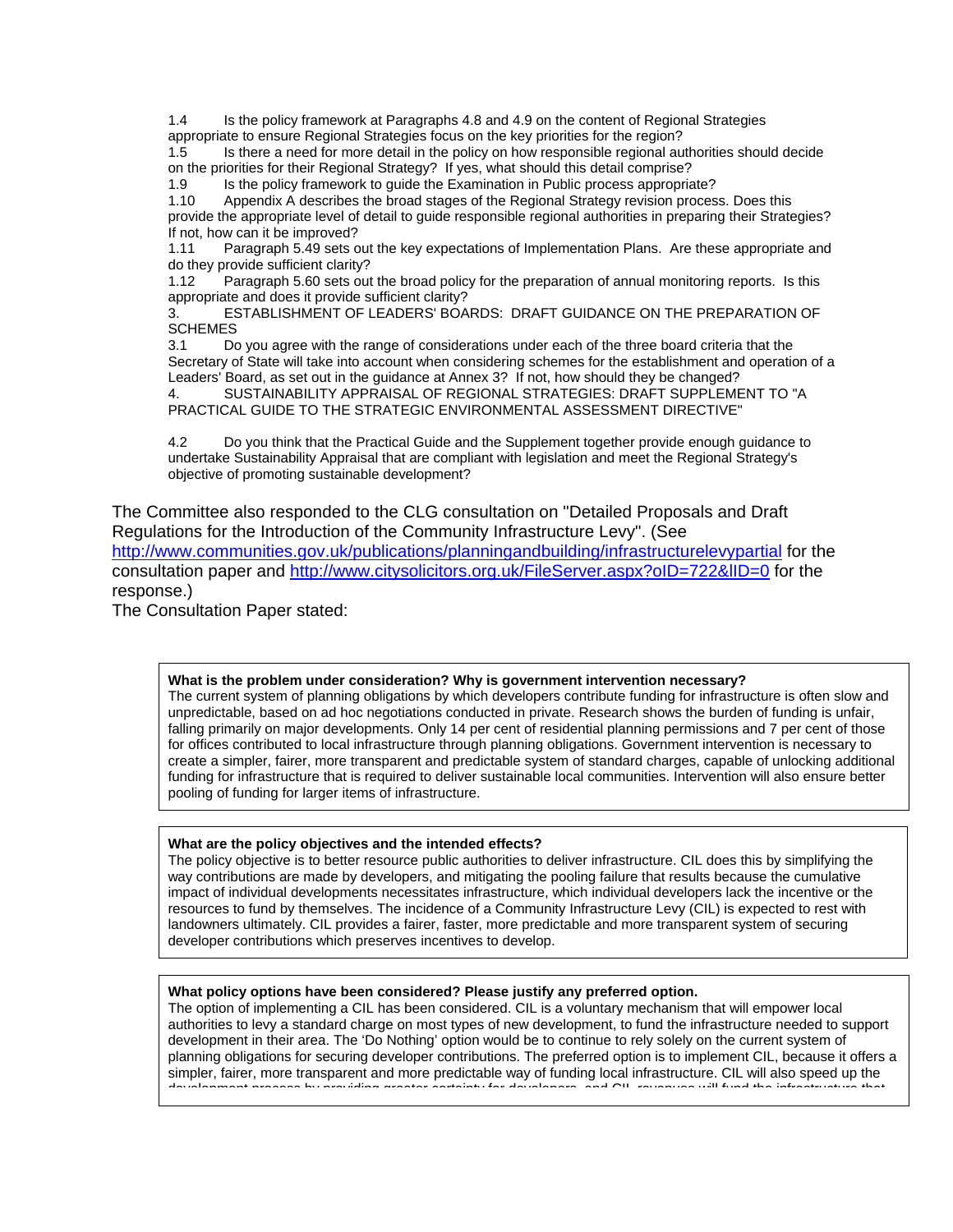authorities and developers consider is a priority to support the area's development.

#### **When will the policy be reviewed to establish the actual costs and benefits and the achievement of the desired effects?**

A formal evaluation will be held five years after regulations come into force. The Government will be continuing to work closely with industry and local government to ensure CIL is implemented effectively.

### The Committee's response stated, *inter alia*:

The Ministerial Foreword states that the proposals for the Community Infrastructure Levy (CIL) are:

" … a fairer, clearer, more legitimate and more predictable way of seeking contributions from developers towards the costs of local infrastructure compared with the existing system … [The] priority in this first set of regulations is to ensure the right balance between the objectives of simplicity, flexibility and fairness".

The current system of infrastructure deylivery is based upon an assessment of the impact of developments on existing infrastructure followed by a dialogue between regulators and developers set within the parameters of established planning policy. Although the process can be slow and does not always produce uniform outcomes it is fair, democratic and reasonably clear to those involved.

We believe that the CIL proposals can achieve the Government's aims provided that flexibility and fairness are not sacrificed for over-simplicity and administrative convenience.

In particular, we recommend that further consideration is given to:

- The continued use by LPAs of Grampian style conditions for infrastructure which may be funded by CIL.
- EIA consequences from funding infrastructure through CIL.
- The "broad brush" approach proposed for infrastructure planning and CIL rate setting. In particular, the failure to include any mechanism for charging authorities to identify in any detail the items of infrastructure to funded by CIL, how these will be delivered and in what timeframe.
- The lack of flexibility from the Government's unwillingness to introduce an exceptions policy to mitigate the unforeseen, particularly where viability issues are paramount. An exceptions policy will enable authorities to set a sensible CIL rate having a longer shelf life before review becomes necessary.
- The potential for double charging from the proposals to scale back the use of planning obligations.
- The removal of the option to introduce CIL as a result of the transitional arrangements for the scaling back of planning obligations.
- CIL being levied on net increase in development and not on the gross amount of development.
- CIL being tax deductable.

The document also responded "to those of the consultation questions which fall within the expertise of the Committee."

The Committee also responded to the CLG consultation "Improving Permitted Development". (See

[http://www.communities.gov.uk/documents/planningandbuilding/pdf/improvingdevelopmentcons](http://www.communities.gov.uk/documents/planningandbuilding/pdf/improvingdevelopmentconsult.pdf) [ult.pdf](http://www.communities.gov.uk/documents/planningandbuilding/pdf/improvingdevelopmentconsult.pdf) for the consultation document and

http://www.citysolicitors.org.uk/FileServer.aspx?oID=723&IID=0 for the response.)

The Consultation Paper stated: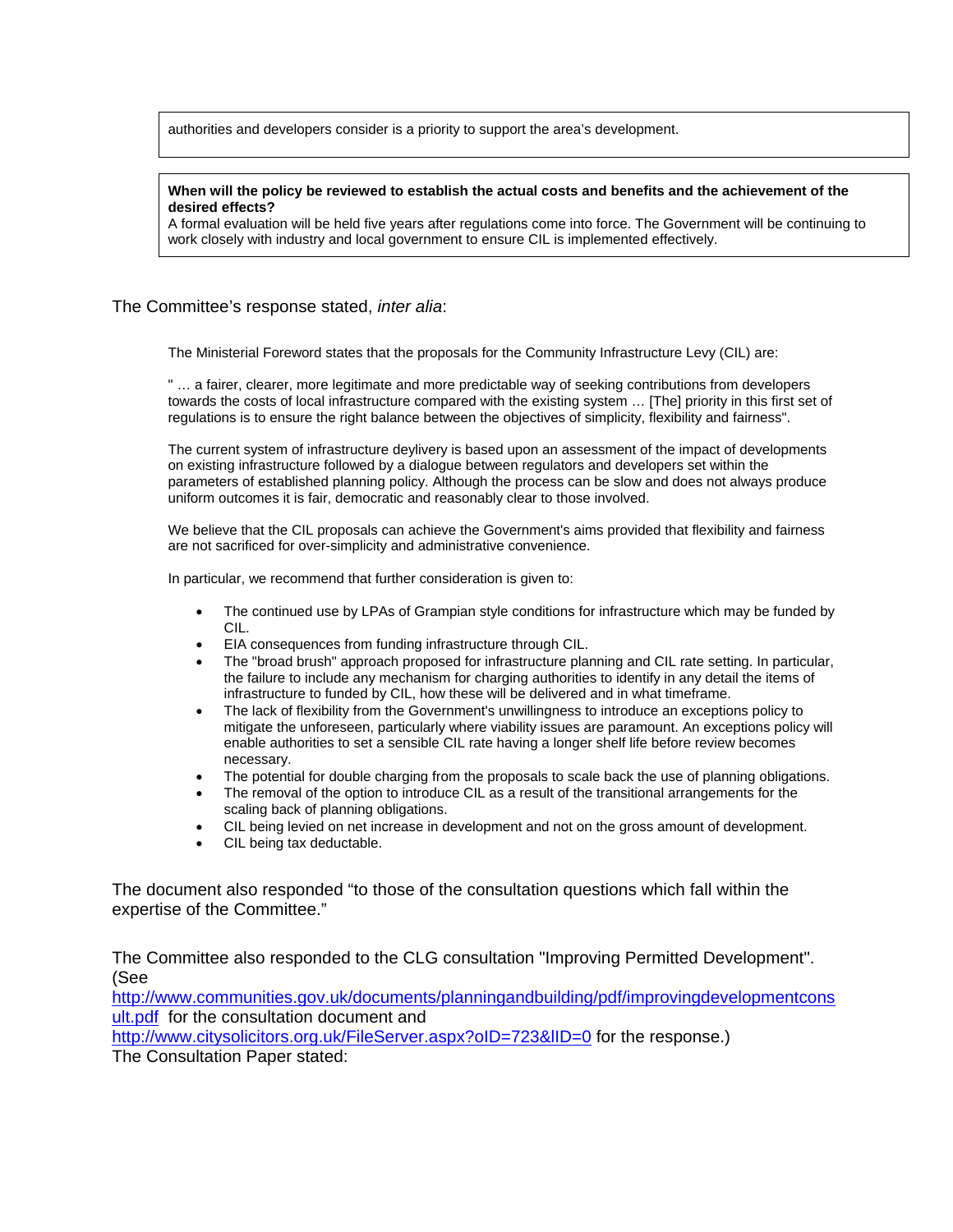This paper is the Government's response to the Killian Pretty recommendation that.. ..the number of minor applications that require full planning permission should be substantially reduced.4 This paper also responds to Sir Michael Pitt's Review of the summer 2007 floods by proposing changes to the regulation of hardsurfacing that may be laid for certain non-domestic uses.5 The proposals take account of the economic downturn by proposing that business be allowed to undertake minor extensions to their premises without the costs of preparing and submitting a planning application.

The proposals in this paper apply to England only, and would be incorporated in an.. ..amendment to secondary planning legislation – the Town and Country Planning (General Permitted Development) Order 1995 (GPDO).6

### The Committee's response stated, *inter alia*:

### General

We are generally supportive of the proposals, subject to a number of suggested amendments that are set out in our response to the consultation questions below. Our general comments are as follows:

- Bringing Permitted Development Rights (PDRs) for commercial uses more in line with those existing for non-commercial uses seems fair and reasonable and would contribute to the objective of easing the burden of handling planning applications of this nature.
- Most of the proposals are sufficiently clear to give certainty and a more standard application of conditions would increase the consistency of the proposals. We have suggested a number of changes that would achieve this.
- The proposals are likely to have a number of commercial implications that are not addressed in the draft Order. For example, where many small to medium sized businesses take advantage of the new PDRs, this gives rise to potential intensification of uses as a result of cumulative effects of changes.
- Such intensification may have implications for matters such as reduced local car parking on individual premises (where construction occurs on areas currently used for car parking), noise (from installation of equipment) and traffic generation arising from cumulative take-up of the procedures. At present, such material considerations are assessed as part of the procedure for deciding such applications. However, there is no such provision for managing the consequences of PDRs, other than imposing a blanket Article 4 Direction.
- The proposals must be readily and effectively enforceable (which may reduce the resource "savings" anticipated) and the simplified application of standard conditions would assist this.
- Consideration should be given to the need for different levels of control where neighbours are residential rather than other commercial occupiers.
- The prior approval mechanism may not be effectively implemented or enforceable.
- We have concerns over the proposed changes to Article 4 procedures.

## **2.3 Regulatory Law Committee**

The Regulatory Law Committee responded to FSA CP09/19 "Enforcement Financial Penalties". (See [http://www.fsa.gov.uk/pubs/cp/cp09\\_19.pdf](http://www.fsa.gov.uk/pubs/cp/cp09_19.pdf) for the consultation paper and <http://www.citysolicitors.org.uk/FileServer.aspx?oID=697&lID=0> for the response.) As the FSA Consultation Paper stated:

### Purpose

This Consultation Paper (CP) seeks views on proposals to change our current policy on the determination of the level of financial penalties in enforcement cases. We are also seeking views on our proposed alternative approaches in cases where a person claims that paying a financial penalty may result in serious financial hardship. Our policy on these matters is currently set out in our Decision Procedure and Penalties manual (DEPP) and in our Enforcement Guide (EG). In addition, we have taken this opportunity to consider our approach to publicising our action in criminal investigations, which is currently set out in EG.

#### Key changes

The changes we propose to make to DEPP and EG fall into three categories: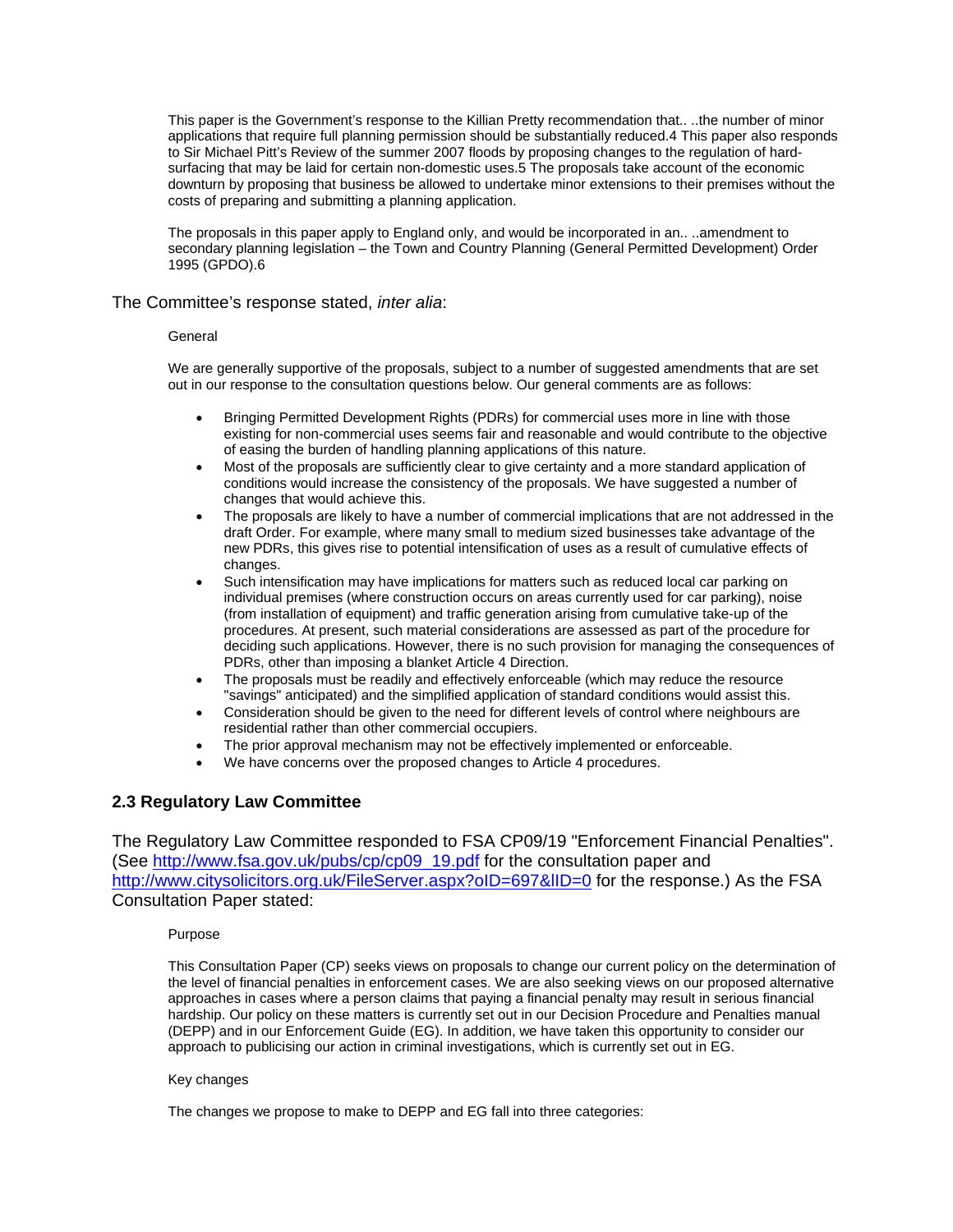- a new framework in DEPP for determining the appropriate level of financial penalty in enforcement cases, with the intention of improving the transparency and consistency of our penalty-setting process, and increasing penalties in line with our credible deterrence strategy;
- an explanation in DEPP of our approach in cases where a person claims the imposition of a financial penalty will cause serious financial hardship; and
- amendments to the statement in EG of our policy in relation to publicising our action in criminal investigations.

### The response stated, *inter alia*:

#### General comments

We support the FSA's efforts to make its approach to setting financial penalties more transparent and consistent - so that the outcome of an enforcement action becomes more predictable. We also support the FSA's overarching principle that wrongdoers should be punished appropriately.

...However, we believe there is further work to be done before the FSA is able to achieve its objectives in relation to financial penalty setting. In our view, the FSA's proposals do not take account of its specific statutory obligations and of more general public law duties. This is of particular concern in the proposed treatment of individuals in the context of market abuse cases...

### FSA's legal obligations in formulating policy

....The FSA's proposed approach for individuals facing a penalty for market abuse contrasts markedly from the approach proposed for other contexts. In the latter contexts, the approach is one similar to that published by the Sentencing Guidelines Council - that is, the appropriate category of seriousness is identified, taking account of whether the wrongdoing was deliberate, reckless or "negligent". In the context of an individual facing a penalty, the FSA's proposed approach is to attach the same level of seriousness to all market abuse cases. The only policy justification given in the Consultation Paper is that "market abuse is often a pre¬meditated act".

...We are also concerned that the Consultation Paper does not contain an adequate justification for the FSA's proposed criteria to determine the income-related "bands", nor why the "bands" are so different as between firms and individuals.

...(Whilst we agree that the enforcement process should reflect the FSA's credible deterrence strategy, we believe that it must be balanced with fairness towards the individuals/firms in question and their financial circumstances.)

The Committee also responded to FSA CP09/21 "Transparency as a Regulatory Tool and Publication of Complaints Data". (See

[http://www.fsa.gov.uk/pages/Library/Policy/CP/2009/09\\_21.shtml](http://www.fsa.gov.uk/pages/Library/Policy/CP/2009/09_21.shtml) for the consultation paper and <http://www.citysolicitors.org.uk/FileServer.aspx?oID=698&lID=0> for the response.) As the consultation paper stated:

1.12 We are ..consulting.. on a revised proposal to require certain firms to publish their own complaints figures, along with the data necessary to put their complaints numbers into context. We intend to consolidate this information and produce comparative tables every six months. In line with the original proposals, this requirement would be limited to the firms accounting for the largest numbers of complaints, although we would also publish figures on an aggregate basis showing the comparable data for the remaining firms. These arrangements would enable the firms involved to control the presentation of their own data in the first instance, giving additional explanation or messages at the same time, but would also provide for regular publication of tables making it easier for interested parties to draw comparisons between different firms.

### ... Background

3.2 Our original proposal set out in the Discussion Paper, DP08/3 (DP), was to publish the data provided to us by firms in their regular six-monthly complaints returns. We recognise the legal constraints provided by European Directives, particularly from the Markets in Financial Instruments Directive (MiFID) but also from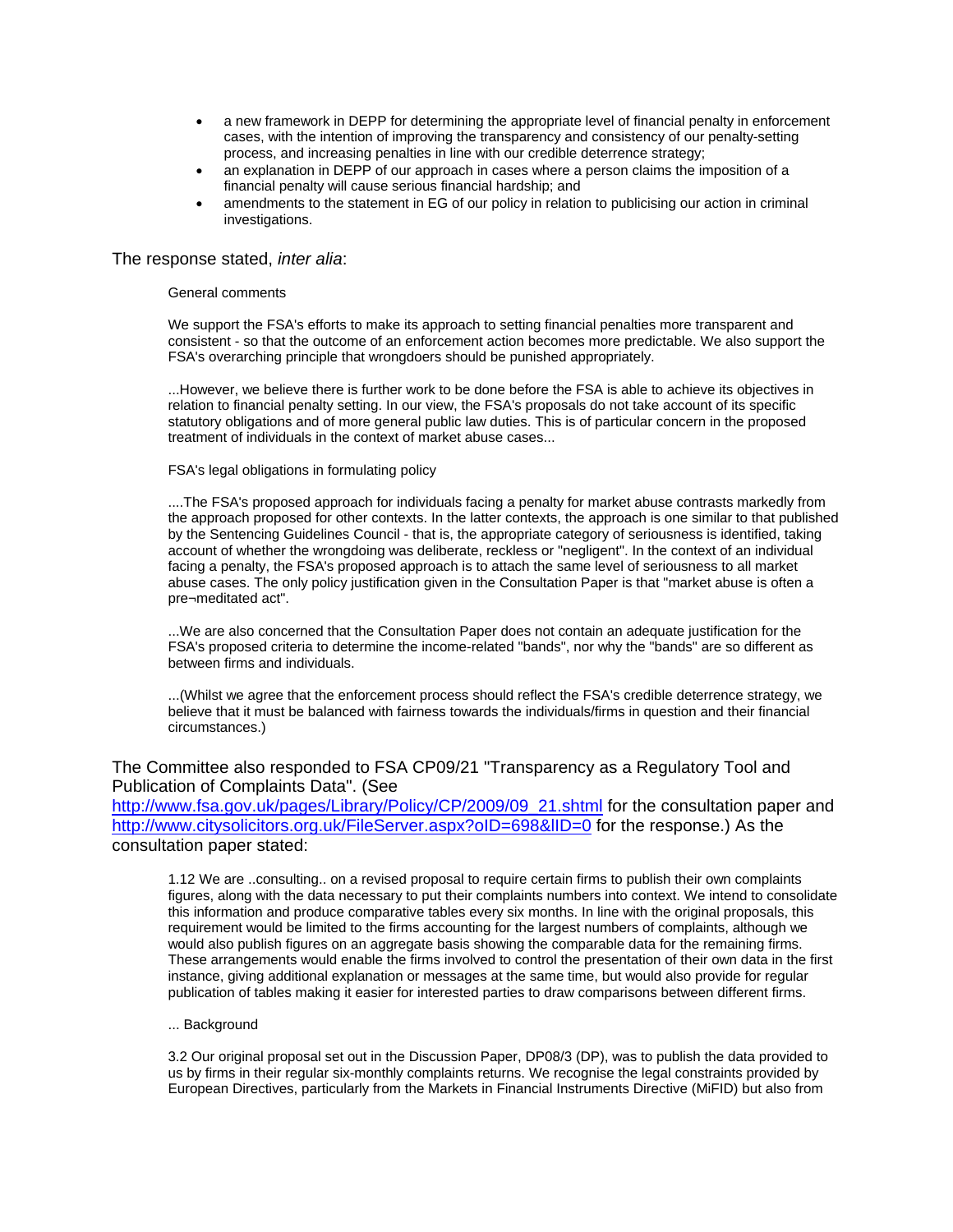similar provisions in other Directives. These Directives limit our ability to publish information provided in confidence by firms.

...3.3 Nevertheless, we still believe that it would be beneficial for this information to be more widely available. If firms publish information themselves, it can no longer be considered as confidential information, even if they have also provided it to the FSA. This consultation is therefore on a proposal to require firms to publish their own complaints information, shortly after they have provided it to us.

... 3.5 Our proposals for the information to be published are based on the original proposals set out in the DP, but we have adapted them in light of the responses received. We are also basing our proposals on the information that will be available through the use of the new complaints return, which comes into force on 1 August 2009.

### The Committee's response stated, *inter alia*:

We note and welcome the fact that the FSA proposals include the same product/service groupings as those employed by the Financial Ombudsman Service. We are, however, concerned that these groupings differ from the analysis criteria proposed in the European's Commission's recently-published Communication on a harmonised methodology for classifying and reporting consumer complaints and enquiries. We believe that it would be appropriate for an alignment of the UK and EU groupings/criteria in order both to facilitate comparison by consumers and to ensure that the firms themselves are not unduly burdened with the responsibility of producing two separate sets of data. Accordingly, we would urge the FSA to liaise with the Commission, with the aim of agreeing upon a consistent approach before proceeding with its own proposals.

The Committee also commented on the legislative framework for the regulation of alternative finance investment bonds (sukuk). See [http://www.hm-](http://www.hm-treasury.gov.uk/d/consult_sukuk141009.pdf)

[treasury.gov.uk/d/consult\\_sukuk141009.pdf](http://www.hm-treasury.gov.uk/d/consult_sukuk141009.pdf) for the consultation paper and <http://www.citysolicitors.org.uk/FileServer.aspx?oID=716&lID=0> for the response.) The consultation paper contained a draft statutory instrument, revised in the light of the joint HM Treasury and Financial Services Authority (FSA) "Consultation on the legislative framework for the regulation of alternative finance investment bonds (sukuk)", and invited further comments. It stated:

#### Islamic Finance and sukuk

1.3 The term Islamic finance encompasses any type of financial activity that is undertaken in accordance with Islamic law (Shariah). Sukuk is a generic term used to encompass a broad range of financial instruments designed to conform with the principles of Islamic law (Shariah). Although many sukuk structures are designed to replicate the economic function of conventional bonds, their legal structures are different. Classifying Islamic financial instruments, including sukuk, under existing regulatory frameworks has posed challenges in the UK and other jurisdictions. The proposed regulatory changes seek to introduce clarity and create a level playing field between comparable instruments.

#### The response stated, *inter alia*:

We welcome the decision to implement Option 1 of the four policy options set out in the Initial CP, which is the option we favoured in our response last March. The Annex to this letter contains our full comments on the draft Statutory Instrument which is annexed to the Feedback Statement. These are summarised below:

We have some significant concerns about the "reasonable commercial rate of return clause'' which we consider inappropriate in determining the regulatory perimeter, particularly given the criminal law consequences of breach of the perimeter - we believe this approach is unprecedented.

We consider that the definition could be improved in several other respects which are consistent with the policies stated in the Feedback Statement; and

We mention some corrections to, and other points on, the Consequential Amendments set out in the Schedule to the draft Statutory Instrument annexed to the Feedback Statement.